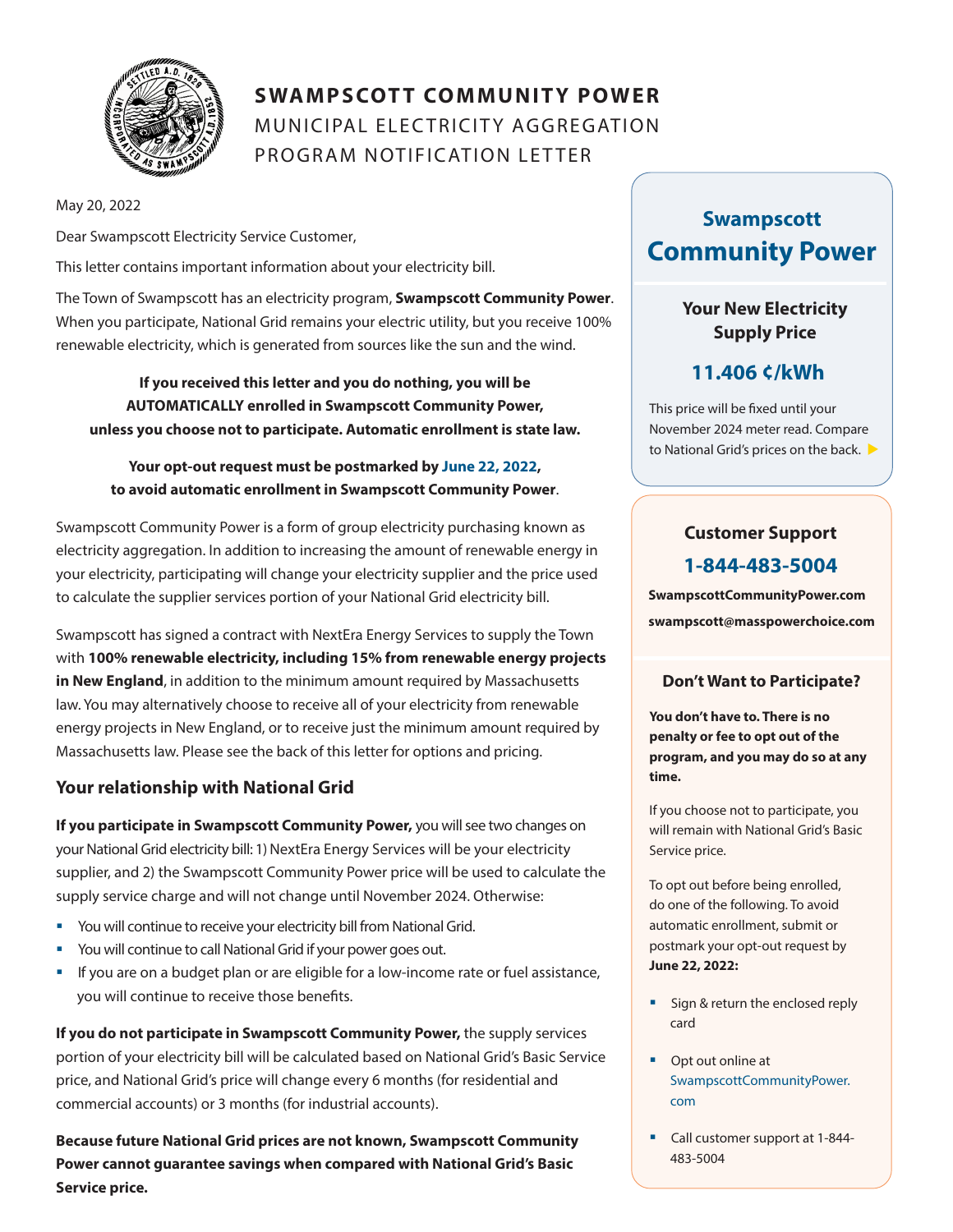#### **Program Options & Pricing**

| 1. If you do nothing, you will be automatically enrolled in STANDARD GREEN                                                                              |                                                                                                                                                                                                                                                                         | 11.406 ¢/kWh* for residential,<br>commercial, and industrial accounts |
|---------------------------------------------------------------------------------------------------------------------------------------------------------|-------------------------------------------------------------------------------------------------------------------------------------------------------------------------------------------------------------------------------------------------------------------------|-----------------------------------------------------------------------|
| <b>Renewable energy content</b>                                                                                                                         | 100% renewable electricity. Includes 15% from renewable energy projects in New England<br>(MA Class I RECs) added voluntarily by Swampscott, in addition to the minimum required by state<br>law, with the remainder made up from wind projects outside of New England. |                                                                       |
| <b>Rate term</b>                                                                                                                                        | Enrollment - November 2024 meter read                                                                                                                                                                                                                                   |                                                                       |
| <b>Exit terms</b>                                                                                                                                       | Leave any time. No exit charge.                                                                                                                                                                                                                                         |                                                                       |
|                                                                                                                                                         | 2. If you want more local renewable energy, choose NEW ENGLAND GREEN<br>Call customer support at 1-844-483-5004 or go to SwampscottCommunityPower.com                                                                                                                   | 13.583 ¢/kWh* for residential,<br>commercial, and industrial accounts |
| Renewable energy content                                                                                                                                | 100% renewable electricity, all from renewable energy projects in New England (MA Class I RECs)                                                                                                                                                                         |                                                                       |
| <b>Rate term</b>                                                                                                                                        | Enrollment - November 2024 meter read                                                                                                                                                                                                                                   |                                                                       |
| <b>Exit terms</b>                                                                                                                                       | Leave any time. No exit charge.                                                                                                                                                                                                                                         |                                                                       |
| 3. If you want the least expensive option in the program, choose BASIC<br>Call customer support at 1-844-483-5004 or go to SwampscottCommunityPower.com |                                                                                                                                                                                                                                                                         | 10.603 ¢/kWh* for residential,<br>commercial, and industrial accounts |
| <b>Renewable energy content</b>                                                                                                                         | Includes the minimum amount of renewable electricity from New England (MA Class I RECs)<br>required by state law (20% in 2022)                                                                                                                                          |                                                                       |
| Rate term                                                                                                                                               | Enrollment - November 2024 meter read                                                                                                                                                                                                                                   |                                                                       |
| <b>Exit terms</b>                                                                                                                                       | Leave any time. No exit charge.                                                                                                                                                                                                                                         |                                                                       |
| 4. If you choose to opt out, you will remain on NATIONAL GRID'S BASIC SERVICE                                                                           |                                                                                                                                                                                                                                                                         | 11.491 ¢/kWh residential<br>10.370 ¢/kWh commercial                   |

| <b>Renewable energy content</b> | 20% from renewable energy projects in New England (MA Class I RECs) required by state law in 2022                                                                                                                                                                                                                                                                                                                                                       |  |
|---------------------------------|---------------------------------------------------------------------------------------------------------------------------------------------------------------------------------------------------------------------------------------------------------------------------------------------------------------------------------------------------------------------------------------------------------------------------------------------------------|--|
| Rate term                       | May 1, 2022 - October 31, 2022, for residential and commercial accounts, and May 1, 2022 - July 31, 2022,<br>for industrial accounts. National Grid's fixed Basic Service prices change every 6 months for residential<br>and commercial accounts and every 3 months for industrial accounts. National Grid prices will next<br>change on November 1, 2022, for residential and commercial accounts, and on August 1, 2022, for<br>industrial accounts. |  |
| Exit terms                      | Leave any time. No exit charge. However, industrial customers only (rates G-2 and G-3) on the fixed price<br>Basic Service option may receive a billing adjustment, which may be either a credit or a charge.                                                                                                                                                                                                                                           |  |

**11.223 ¢/kWh** industrial

\* Program prices include a \$0.001/kWh administration charge. Program prices could increase as a result of a change in law that results in a direct, material increase in costs during the term of the electricity supply agreement.

#### **Important**

**If you have already signed a contract with an electricity supplier:** If you received this letter *and also* you have an electricity supply contract that you wish to retain, you *must* opt out of this program. If you do not opt out, your current electricity supply contract may be cancelled, and you may be charged an early termination fee by your existing electricity supplier.

**If your organization is tax exempt:** Taxes will be billed as part of the program's power supply charge. Customers are responsible for identifying and requesting an exemption from the collection of any tax by providing appropriate tax exemption documentation to NextEra Energy Services. Visit SwampscottCommunityPower.com for more information.

If you have any additional questions, please do not hesitate to visit **SwampscottCommunityPower.com** or contact customer support at **swampscott@masspowerchoice.com** or **1-844-483-5004**. Our Town consultants will be happy to help you.

Sean Fitzgerald Town Administrator